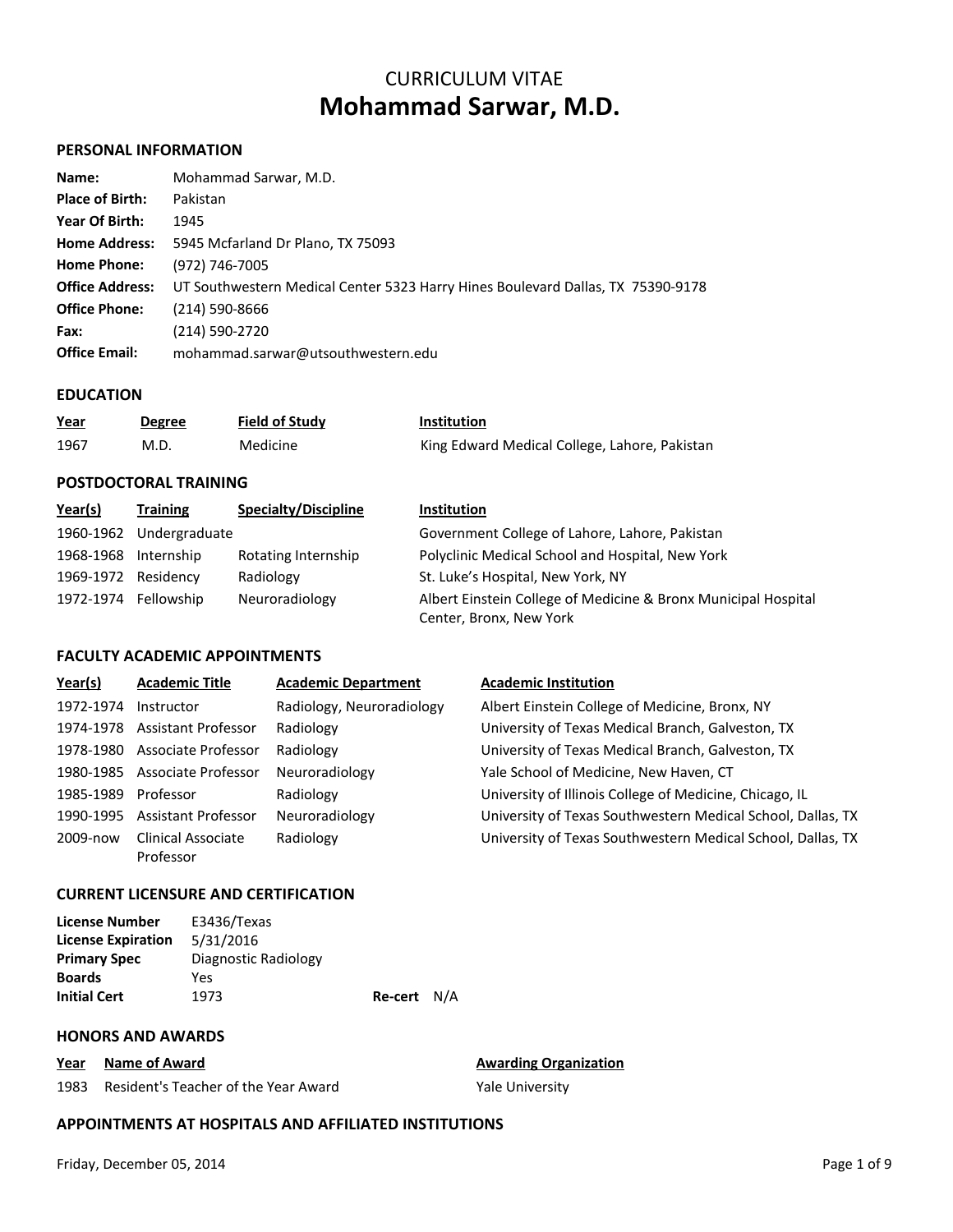| Year(s)         | <b>Hospital Position</b>                             | <b>Hospital Dept/Division</b> |                                   | <b>Hospital Institution</b>                       |              |
|-----------------|------------------------------------------------------|-------------------------------|-----------------------------------|---------------------------------------------------|--------------|
| 1990-1995       | <b>Courtesy Staff</b>                                | Radiology                     |                                   | UT Southwestern Medical Center, Dallas, TX        |              |
|                 | 2001-2001 Radiologist                                | Radiology                     |                                   | Veterans Health Administration, Dallas, TX        |              |
| 2001-2009       | <b>Medical Director</b>                              |                               |                                   | Gemini Digital Imaging, Mesquite TX               |              |
|                 | <b>OTHER PROFESSIONAL POSITIONS</b>                  |                               |                                   |                                                   |              |
| Year(s)         | <b>Position Title</b>                                |                               |                                   | <u>Institution</u>                                |              |
| 1989-1995       | Neuroradiologist                                     |                               |                                   | Doctors Hospital, Dallas, TX                      |              |
| 1998-2000       | Co-founder and C.E.O.                                |                               |                                   | RAVOX (a Speech Recognition Technology Company)   |              |
|                 | <b>MAJOR ADMINISTRATIVE AND LEADERSHIP POSITIONS</b> |                               |                                   |                                                   |              |
| Year(s)         | <b>Position Title</b>                                |                               | Institution                       |                                                   | Scope        |
|                 | 1974-1978 Director, Division of Neuroradiology       |                               |                                   | University of Texas Medical Branch, Galveston TX  | Departmental |
| 1978-1980       | Director, Neurology and Neurosurgery                 |                               |                                   | University of Texas Medical Branch, Galveston TX  | Departmental |
| 1985-1988       | Chief of Neuroradiology                              |                               | Cook County Hospital, Dallas, TX  |                                                   | Hospital     |
| 1985-1989       | Chief of Neuroradiology                              |                               |                                   | University of Illinois College of Med, Chicago IL | Departmental |
|                 | 1995-2001 Chief of Radiology                         |                               | Olean General Hospital, Olean, NY |                                                   | Hospital     |
|                 | <b>COMMITTEE SERVICE</b>                             |                               |                                   |                                                   |              |
| <b>National</b> |                                                      |                               |                                   |                                                   |              |
| Year(s)         | <b>Position Title</b>                                | <b>Name of Committee</b>      |                                   | Institution/Organization                          |              |
| 1988-1988       | Member                                               | Magnetic Resonance Imaging o  | Member of the Ad Hoc Committee on | American Society of Neuroradiology                |              |
| 1990-1990       | Member                                               | Member Audiovisual Committee  |                                   | American Society of Neuroradiology                |              |
|                 | <b>PROFESSIONAL SOCIETIES</b>                        |                               |                                   |                                                   |              |
| Year(s)         | <b>Society Name</b>                                  |                               |                                   |                                                   |              |
| 1974-now        | American Society of Neuroradiology                   |                               |                                   |                                                   |              |
| 1975-now        | Radiological Society of North America                |                               |                                   |                                                   |              |
| 1979-now        | American Roentgen Ray Society                        |                               |                                   |                                                   |              |
| 1985-now        | American College of Radiology                        |                               |                                   |                                                   |              |
| 1987-1987       | Chicago Medical Society for the West Branch          |                               |                                   |                                                   |              |
| 2001-now        | <b>Texas Radiological Society</b>                    |                               |                                   |                                                   |              |
|                 | <b>GRANT REVIEW ACTIVITIES</b>                       |                               |                                   |                                                   |              |
|                 |                                                      |                               |                                   |                                                   |              |

| Year(s) | <b>Name of Committee</b>                               |
|---------|--------------------------------------------------------|
|         | 1978-1980 Trauma Grant to Neurosurgery Division at the |
|         | University of Texas Medical Branch                     |

#### **EDITORIAL ACTIVITY**

#### **Editor/Associate Editor**

| Year(s)                     | <b>Journal Name</b>          | Editor |
|-----------------------------|------------------------------|--------|
| 2014                        | Journal of Gloabal Radiology | Editor |
| <b>Reviewer (All Types)</b> |                              |        |
|                             |                              |        |

# **Year(s) Journal Name Editorial Role** 1978 Atlas of Polytome Pneumography: With Particular Reference to the Midline Ventricles of the Brain. By T. El Gammel and M.B. Allen with assistance of Dyken, Springfield, IL., Charles C. Thomas Publishers, 1977. Am J Roentgenol 131: 64, 1978.

National Institute of Health

**Organization** 

**Editorial Role** 

Book Reviewer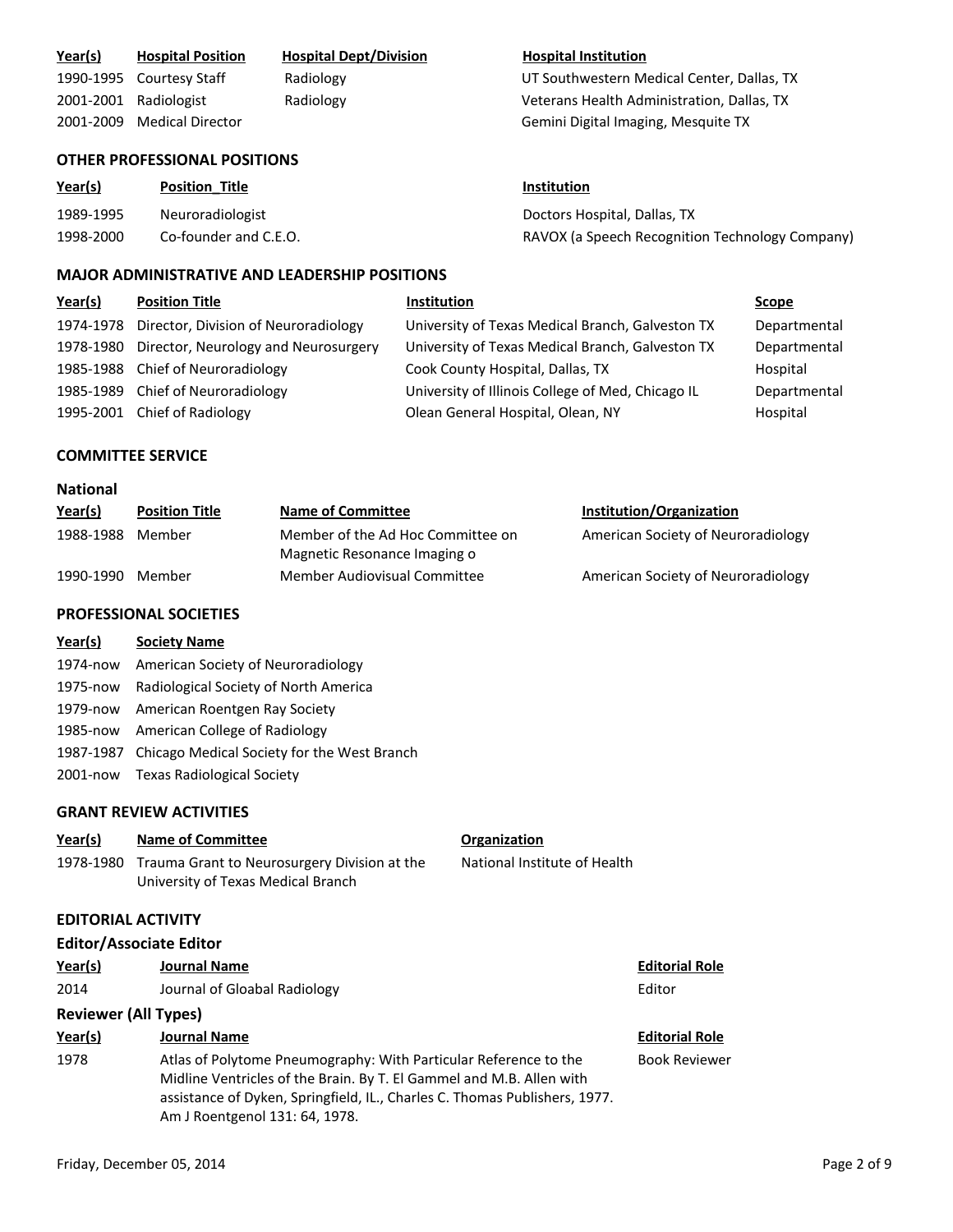| 1980 | Neuroradiology of Sellar and Juxtasellar Lesions. By K. Francis Lee, Shu-<br>Ren Lin, Springfield IL., Charles C. Thomas Publishers, 1979. Am J<br>Roentgenol 134: 284, 1980.                                                | <b>Book Reviewer</b> |
|------|------------------------------------------------------------------------------------------------------------------------------------------------------------------------------------------------------------------------------|----------------------|
| 1982 | Radiology of the Spinal Cord Injury. By Leonid Calenoff. Am J Roentgenol<br>138: 216, 1982.                                                                                                                                  | <b>Book Reviewer</b> |
| 1982 | Radiology of the Normal Skull. By Robert Shapiro. Am J Roentgenol 137:<br>216, 1982.                                                                                                                                         | <b>Book Reviewer</b> |
| 1983 | Computed Tomography of the Head and Neck. By Anthony A. Mancuso<br>and Clinical Aspect. Eds: Kazner E, Wende S, Grumme TH, Lanksch W,<br>and Stockdorph O, Berlin: Springer-Verlag, 548pp, 1982, AJR, No.: 880,<br>May 1983. | <b>Book Reviewer</b> |
| 1984 | The Radiology of Complications in Medical Practice. Ed: Schwartz EE.<br>Baltimore: University Park Press, 1983. AJR 143: 290, 1984.                                                                                          | <b>Book Reviewer</b> |
| 1984 | Cysticercosis of the Central Nervous System: Eds: Palacios et al:<br>Springfield IL., Thomas, 115pp., 1983; AJR 192: 668, April 1984.                                                                                        | <b>Book Reviewer</b> |
| 1985 | Radionuclide Imaging of the Brain. Ed: Holman BL: New York: Churchill<br>Livingstone, 232pp., 1985.                                                                                                                          | <b>Book Reviewer</b> |
| 1985 | Head and Spine Imaging. Eds: Gonzalez CF, Grossman CB, and Masdeu<br>JC, New York: John Wiley & Sons, 952pp., 1985.                                                                                                          | <b>Book Reviewer</b> |
| 1986 | Functional Mapping of the Brain in Vascular Disorders. Ed: Wolf Dieter<br>Heiss. Berlin; Heidelberg: Springer-Verlag, 126pp., AJR 147: 570, 1986.                                                                            | <b>Book Reviewer</b> |
| 1988 | Pediatric neurology and Neuroradiology. Cerebral and Cranial Diseases.<br>Eds: Claus Diebler & Oliver Dulac. New York: Springer-Verlag, 408pp.,<br>AJR 150: 390, February 1988.                                              | <b>Book Reviewer</b> |

#### **INVITED LECTURES, TEACHING AND PRESENTATIONS**

# **Year(s) Presentation Title or Course Name National** 1987 MRI Of Intracranial And Spinal Malformations At The 10Th Meeting Of The American Society Of Neuroimaging At Tampa, Florida, February 28 – March 3, 1987. **Year(s) Presentation Title or Course Name Regional** 1976 Cranial Tomography. Business And Professional Men'S Club,, Beaumont, Texas, January 1976. 1976 Computed Cranial Tomography. Golden Crescent Seminars, Galveston Chapter Of Texas Academy Of Family Planning, Clear Lake, Texas, February 1976. 1977 CT Scanning. Program For Area Physicians, Danforth Memorial Hospital, Texas City, Texas, March 8, 1977. 1977 Computed Cranial Tomography. Galveston Chapter Of The Texas Academy Of Family Physicians, Galveston, Texas, September 6, 1977. 1977 CT Scanning Of The Head Injured Patient. Practical Methods Of Monitoring And Management Of Head Injuries, Sponsored By Division Of Neurosurgery. The University Of Texas Medical Branch, Galveston, Texas And The Texas Association Of Neurosurgeons, August 1977. 1983 CNS Malformation And Hydrocephalus, To American Association Of Neuropathologists, Inc., Annual Meeting Held At The Chase Park Plaza Hotel In St. Louis, June 1983. 1984 Texas Medical Association 1984 Meeting Held May 13 – 19, At Forth Worth (Texas). (1) Impact of NMR: The Evaluation Of Neurological Diseases. (2) CT of CNS Inflammatory Diseases. (3) CT of CNS Congenital Malformations. 1987 Sella Turcica: Past, Present And Future. St. Luke'S Hospital, New York, October 1987. 1988 Radiology Review Boards. Louisville, Kentucky. May 21-22, 1988. Topics: 1) Pituitary and Parapituitary Lesions 2) Pediatric Neuroradiology 3) Intracranial Aneurysms 4) Angiomas

#### **SERVICE TO THE COMMUNITY AND PATIENT EDUCATION**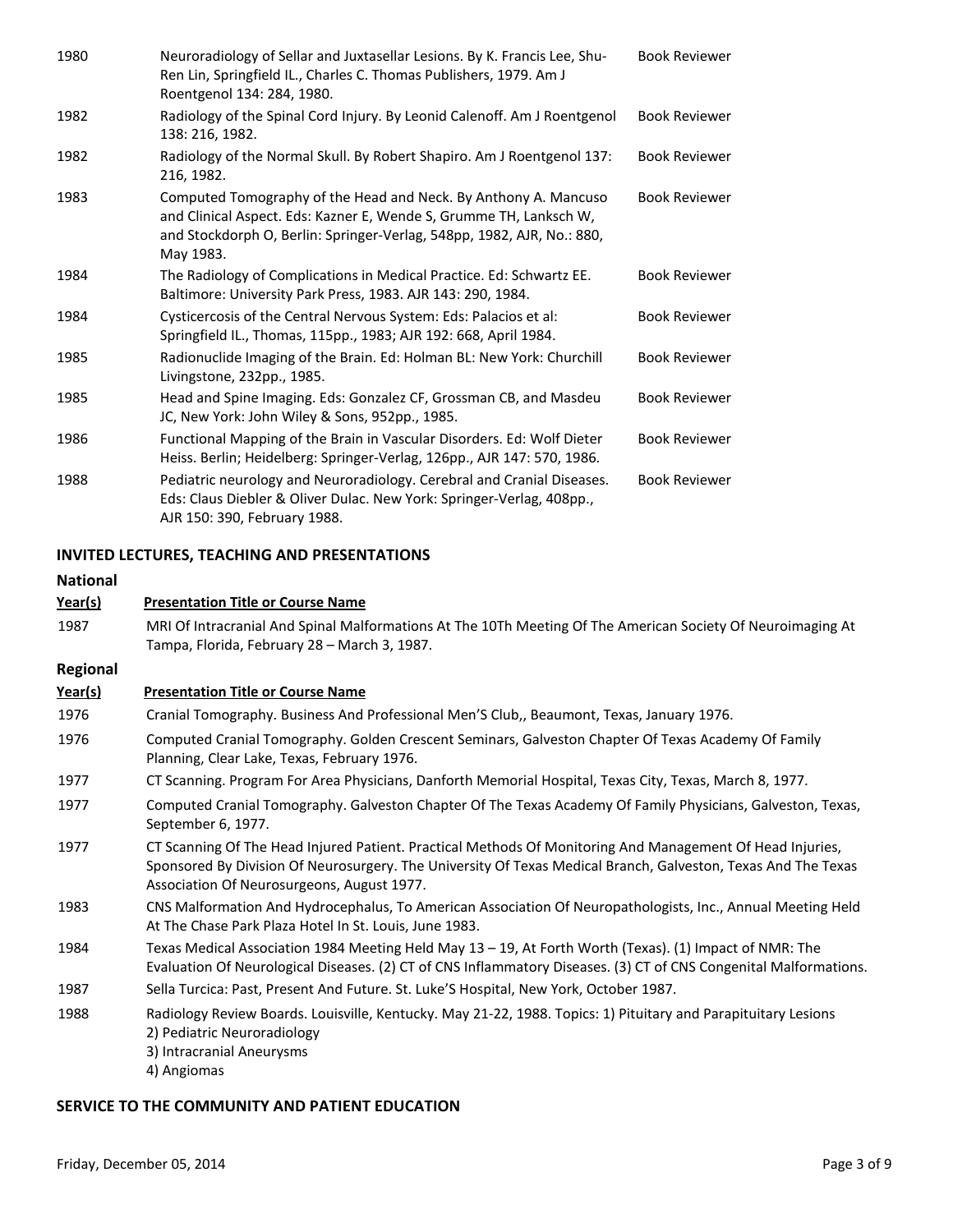### **BIBLIOGRAPHY OF SCHOLARLY PUBLICATIONS**

#### **Original Research Articles**

- 1 Sarwar M, Azar-Kia B, Schechter MM, Valsamis M, Batnitzky S: Aqueductual occlusion in the congenital rebella syndrome. Neurology 24:198-201, 1974.
- 2 Azar-Kia B, Sarwar M, Marc JA, Schechter MM: Intraosseus meningioma. Neuroradiology 6:246-253, 1974.
- 3 Batkitzky S, Sarwar M, Leeds NE, Schechter MM, Azar-Kia B: Colloid cysts of the third ventricle. Radiology 112:327-329, 1974.
- 4 Azar-Kia B, Sarwar M, Schechter MM, Kim SU: Subependymal veins and ventricular tumors. Radiology 113:81-88, 1974.
- 5 Azar-Kia B, Sarwar M, Schechter MM, Valsamis M: Demarcated glioblastoma and prolonged angiographic tumor stain. Neuroradiology 8:163-166, 1974.
- 6 Wisoff HS, Sarwar M: Chiasmal compression caused by a dilated third ventricle. Neuroradiology 8:195-199, 1975.
- 7 Azar-Kia B, Sarwar M, Batnitzky S, Schechter MM: Radiology of intracranial gas. Am J Roentgenol 124:315-323, 1975.
- 8 McCormick WF, Kelly PJ, Sarwar M: Fatal paradoxical muscle embolization in traumatic carotid-cavernous fistula repair. J Neurosurgery 44:513-516, 1976.
- 9 Sarwar M, Batnitzky S, Schechter MM, Liebeskind A, Simmer AE: The growing intracranial aneurysms. Radiology 120:603- 607, 1976.
- 10 Eisenberg HM, Sarwar M, Scochet S, Jr: Symptomatic Rathke's cleft cyst. J Neurosurgery 45:585-588, 1976.
- 11 Sarwar M, Batkitzky S, Schechter MM: Tumorous aneurysms. Neuroradiology 121:79-97, 1976.
- 12 Sarwar M, Swischuk LE, Schechter MM: The intracranial chondromas. Am J Roentgenol 127:973-977, 1976.
- 13 Sarwar M: Abducens nerve paralysis due to a giant aneurysm of the internal carotid artery located in the medial carotid canal. J Neurosurgery 46:121-123, 1977.
- 14 Swischuk LE, Sarwar M: The sella in childhood and hypothyroidism. Pediatric Radiology 6:1-3, 1977.
- 15 Sarwar M, Kelly PJ: Adult diastematomyelia. Spine 2:60-64, 1977.
- 16 Sarwar M: Deep venous occlusion in the Sturge-Weber syndrome. Revista Interamericana de Radiologia 2:159-161,
- 17 Kirchmer N, Sarwar M: Absent arch, hypoplastic pedicle: another confusing cervical spine anomaly. Am J Roentgenol 129: 154-155, 1977.
- 18 Sarwar M, Batnitszky S, Schechter MM: Anterior pontomesencephalic vein and basilar artery in exophytic brainstem glioma. Radiology 124: 403-407, 1977.
- 19 Sarwar M: Cranial computed tomography: experience at the University of Texas Medical Branch. Texas Medicine 73: 42- 61, 1977.
- 20 Swischuk LE, Sarwar M: The sella turcica (some lesser known dynamic features). CRC Critical Review in Diagnostic Imaging 2: No: 1, 37-55, 1978.
- 21 Sarwar M: Computed cranial tomography: its true perspective. Editorial. Texas Medicine 74: 105-106, 1978.
- 22 Swischuck LE, Fagan CJ, Sarwar M: Persistence of the dens as the body of C1, report of rare anomaly. Radiology 127: 303, 1978.
- 23 Sarwar M, McCormick WF: Decrease in ventricular and sulcal size after death. Radiology 127: 409-411, 1978.
- 24 Eisenberg HM, Sarwar M: Ventriculographic features of ascending transtentorial herniation. Acta Neuroch 42: 225-228, 1978.
- 25 Sarwar M: Primary sellar parasellar esthesioneuroblastoma. Am J Roentgenol 133: 140-141,1979.
- 26 Swischuk LE, Hayden CK, Sarwar M: The posteriorly tilted dens: A normal variation mimicking a fractured dens. Pediatric Radiology 8: 27-28, 1979.
- 27 Swischuk LE, Hayden CK, Sarwar M: the dens-arch synchondrosis versus the hangman's fracture. Pediatric Radiology 8: 100-102, 1979.
- 28 Sarwar M: Cranial computed tomography in the diagnosis of congenital malformations of the brain. Weekly Update: neurology and Neurosurgery 2: 2-9, 1979.
- 29 Sarwar M: Current status of neuroradiologic investigation of CNS inflammatory disease. CPDR 9: no. 3, 3-61, May/June, 1980.
- 30 Schochet SS, Sarwar M, Kelly PJ, Masel BE: Symtomatic cerebral histoplasmoma. J Neurosurgery 52: 273-275, 1980.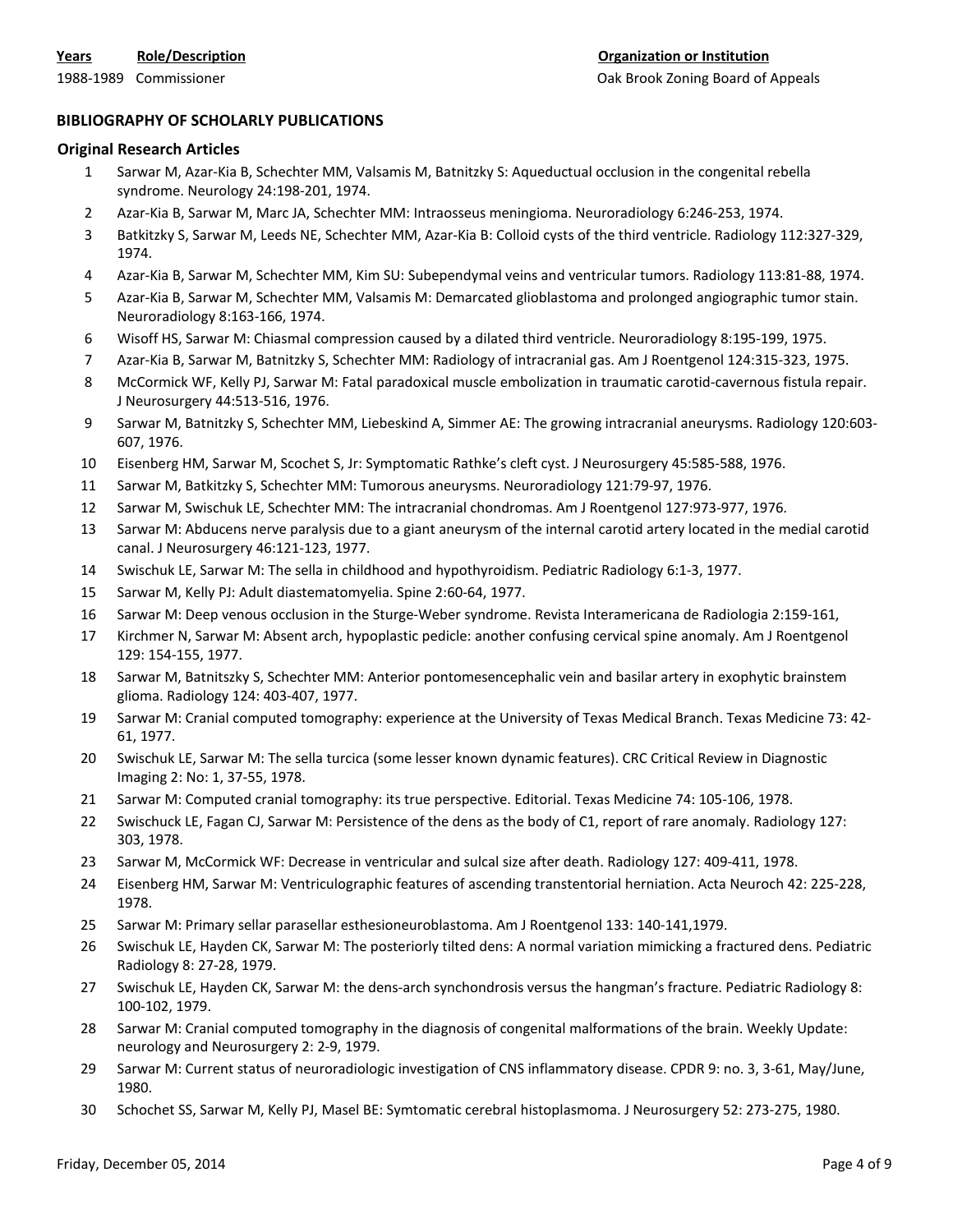- 31 Sarwar M: Current status of neuroradiologic investigation of CSN inflammatory disease. Current Problems in Diagnostic Radiology 9: No. 3, 3-61, 1980.
- 32 Brinkman SD, Sarwar M, Levin HS, Morris HH: Quantitative indexes of computed tomography in dementia and normal aging. Radiology 138: 89-92, 1981.
- 33 Levin HS, Grossman RG, Sarwar M, Meyers CA: Linguistic recovery after closed head injury. Brain and language 12: 360- 374, 1981.
- 34 Sarwar M, Ford K: Rapid development of basal ganglia calcification. AJNR 2: 103-104, 1981.
- 35 Ford K, Sarwar M: Computed tomography of dural sinus thrombosis. AJNR 2: 539-543, 1981.
- 36 Richmond T, Virapongse C, Sarwar M, Kier EL, Rothman S: Intraparaenchymal blood fluid levels: new Ct sign of arteriovenous malformation rupture. AJNR 2: 577-579, 1981.
- 37 Sarwar M: Neuroradiology of major neurologic disorders of the brain in neonates and infants. Current Problems in Diagnostic Radiology 10: No. 2, 4-59, March/April, 1981.
- 38 Senter H, Sarwar M; Nontraumatic dissecting aneurysm of the vertebral artery. J Neurosurgery 56: 128-130, 1982.
- 39 Virapongse C, Rothman SLG, Kier EL, and Sarwar M: Computed tomographic anatomy of the temporal bone. AJNR 3: 379-389, 1982.
- 40 Corkhill G, Sarwar M, Virapongse C: Evolution of dolichoectasia of the vertibrobasilar system as evidenced by serial computed tomography. Surg Neurol 18: 262-266, 1982.
- 41 Rose J, Sarwar M: Intracranial abscess. Neurology and Neurosurgery Update Series. Vol. 3, Lesson 27, 1982.
- 42 Sarwar M, Virapongse C, Kier EL: nature of vertex striations on the lateral skull radiographs. Radiology 146: 80, January 1983.
- 43 Virapongse C, Rothman SLG, Sasaki C, Kier EL, and Sarwar M: The role of high resolution computed tomography in evaluating disease of the middle ear. Am J Otolaryngology 4: 107-112, 1983.
- 44 Virapongse C, Sarwar M, Kier EL, Sasaki C, and Pillsbury H: Temporal bone disease: a comparison between high resolution computed tomography and pluridirectional tomography. Radiology 147: 743-748, June 1983.
- 45 Sarwar M, Crelin ES, Kier EL, Virapongse C: Experimental spinal cord stretchability and the tethered cord syndrome. AJNR 4: 641-643, 1983.
- 46 Virapongse C, Wagner F, Sarwar M, Kier EL: The choice of contrast agent for myelography in patients with nonpenetrating cervical spine trauma. Radiology 147: 467-471, 1983.
- 47 Virapongse C, Sarwar M, Sasaki C, Kier EL: High resolution computed tomography of the osseous external auditory canal: 1. Normal anatomy. J Computer Assisted Tomography 7: (3): 486-492, June 1983.
- 48 Virapongse C, Sarwar M, Sasaki C, Kier EL: High resolution computed tomography of the osseous external auditory canal: 2. Pathology. J Computer Assisted Tomography 7: (3): 493-497, June 1983.
- 49 Virapongse C, Sarwar M, Kier EL, and Sasaki C: High resolution computed tomography of the temporal bone: its role in the evaluation of middle ear disease. American Journal of Otolaryngology 4:107-112, 1983.
- 50 McCarthy S, Sarwar M, Virapongse C, Ehrenkranz R: Craniofacial anomalies in amniotic band disruption complex. Pediatric Radiology 14: 44-46, 1984.
- 51 Sarwar M, Virapongse C, Bhimani S, Freilch M: The interhemispheric fissure sign of dysgenesis of corpus callosum. J of Computed Assisted Tomography 8: 637-644, 1984.
- 52 Virapongse C, Sarwar M, Bhimani S, Crelin ES: Skull phylogeny: An investigation using radiography and high-resolution computed tomography. AJNR 5: 147-154 March/April 1984.
- 53 Sarwar M, Virapongse C, Bhimani S: Primary tethered cord syndrome: A new hypothesis of its origin. AJNR 5: 235-242, May/June 1984.
- 54 Bhimani S, Virapongse C, Sarwar M, and twist JF: Computed tomography in penetrating injury to the eye. Am J Oohthalmol 97: 583-586, 1984.
- 55 Virapongse C, Bhimani S, Sarwar M, Greenberg A, and Kim J: Prolactin-Secreting pituitary adenomas: CT appearance in diffuse invasion. Radiology 152:447-451, 1984.
- 56 Bhimani S, Virapongse C, Sarwar M: High resolution computed tomographic appearance of normal cochlear aqueduct. ANJR 5: 715-720, Nov/Dec 1984.
- 57 Sarwar M, Virapongse C, Bhimani S: Experimental production of superior sagittal sinus thrombosis in the dog. ANJR 6: 19-22, Jan/Feb 1985.
- 58 Virapongse C, Sarwar M, Bhimani S, Crelin ES: Computed tomography in the study of the development of the skull base: 1. Normal morphology. J Compt Asst Tomogr 9: 85-94, Jan/Feb 1985.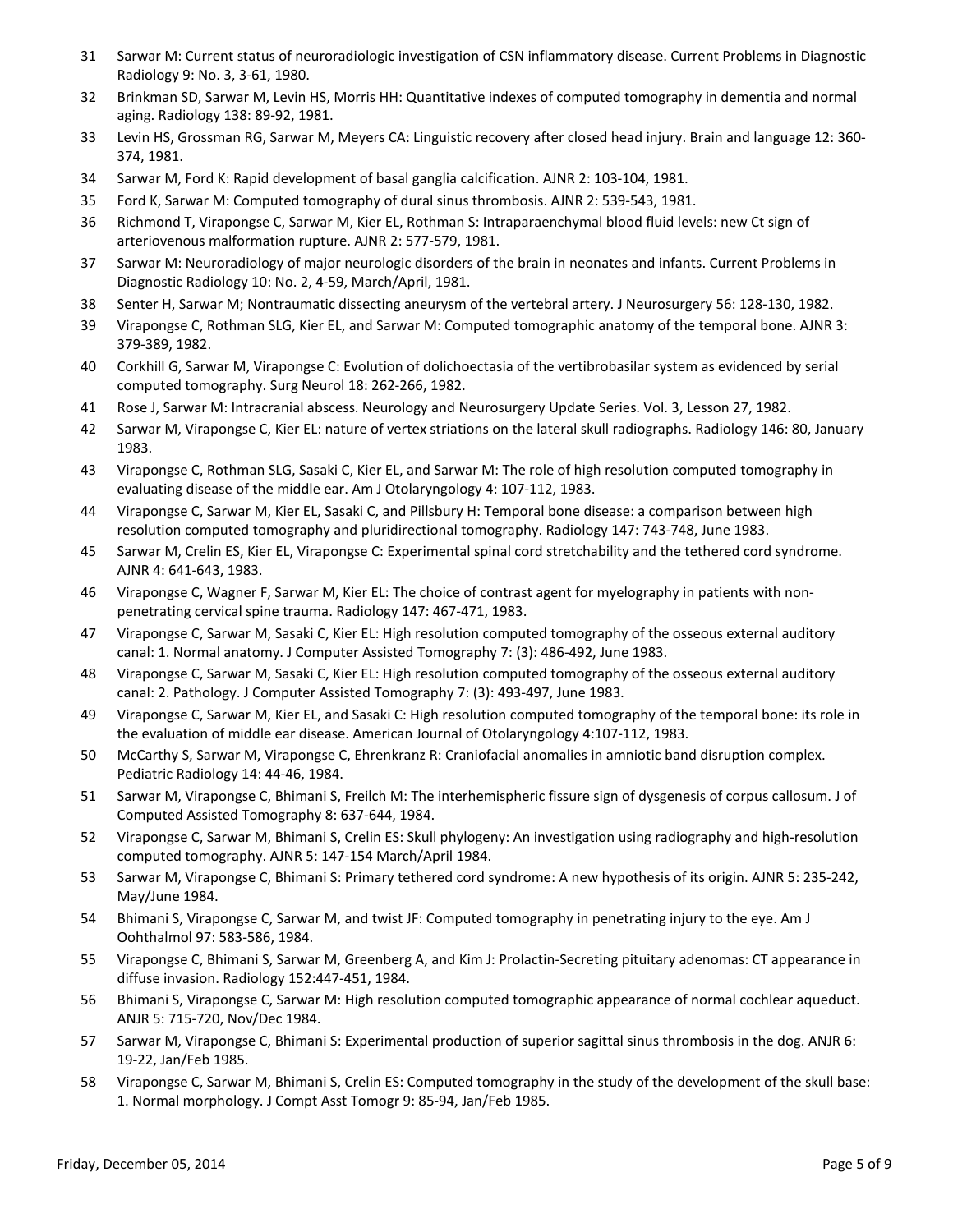- 59 Virapongse C, Sarwar M, Bhimani S, Crelin ES: Computed tomography in the study of the development of the skull base: 2. Anencephaly the abberrant skull form. J Compt Asst Tomogr 9: 95-102, Jan/Feb 1985.
- 60 Bhimani S, Virapongse C, Sarwar M, Sabshin J, Paterson R: Intracerebral pneumatocele: CT findings. Radiology 154: 111- 114, 1985.
- 61 Bhimani S, Sarwar M, Virapongse C, Renato R, Freilch M: Computed tomography of cerebrovascular calcification in postsurgical hypoparathyroidism. J Compt Asst Tomogr 9: 121-124, Jan/Feb 1985.
- 62 Virapongse C, Sarwar M, Bhimani S, Sasaki C, Shapiro R: Computed tomography of temporal bone pneumatization: 1. Normal pattern and morphology. AJNR 6: 551-559, July/August 1985.
- 63 Virapongse C, Sarwar M, Bhimani S, Sasaki C, Shapiro R: Computed tomography of temporal bone pneumatization: 2. Petrosquamosal suture and septum. AJNR 6: 561-568, July/August 1985.
- 64 Virapongse C, Sarwar M, Bhimani S, Sasaki C, Shapiro R: Computed tomography of temporal bone pneumatization: 1. Normal pattern and morphology. AJNR 145: 473-481, September 1985.
- 65 Leehey P, Naseem M, Every P, Russell E, Sarwar M: Vertebral hemangioma with compression myelopathy: Metrizamide CT demonstration. J Compt Asst Tomogr 9: 985-986, Sept/Oct 1985.
- 66 Williams HC, Sarwar M, Virapongse C, Bhimani S: Intracranial teratoma associated with agenesis of the corpus callosum. Pediatric Radiology 15: 333-336, 1985.
- 67 Sarwar M, Naseem M: Progressive myelopathy. J.A.M.A. 254: 2740, November 15, 1985.
- 68 Sarwar M, McCarthy S, Virapongse C, and Ehrenkranz RA: Craniofacial Anomalies in the Amniotic Band Disruption Complex. In: Annual Review of Hydrocephalus 1985, Vol. 3. Ed: Satoshi Matsumioto et al. Neuron Publishing Co., Shinagawa Ku, Tokyo.
- 69 Virapongse C, Shapiro M, Gmitro A, Sarwar M: Three dimensional computed tomographic reformation of the spine, skull, and brain from axial images. Neurosurgery 18: 53-58, January 1986.
- 70 Sarwar M: Genetic malformations recapitulate phylogeny. Acta Radiologica Supp 369, 637-641, 1986.
- 71 Virapongse C, Cazenaue C, Quisling R, Sarwar M, Hunter S: The empty delta sign: Frequency in 76 cases of dural sinus thrombosis. Radiology 62: 779-785, March 1987.
- 72 Rhee RS, Kumasaki DY, Sarwar M, Rodriguez J, Naseem M: MR Imaging of intraventricular cysticercosis. J Compt Asst Tomogr 11 (4): 598-601, July/August 1987.
- 73 Sarwar M: Magnetic Resonance imaging of congenital brain malformations. The J of IMA 19(2): 56-70, 1987.
- 74 Geller TJ, Vern BA, Sarwar M: Focal MRI finding in early SSPE. Pediatric Neurology 3 (5): 246-316, September/October 1987.
- 75 Naseem M, Devasthali R, Sarwar M, et al: Hemorrhagic metastatic melanoma: unusual clinical presentation. Illinois Medical Journal 173 (1): 38-39, January 1988.
- 76 Naseem M, Leehey P, Russell E, Sarwar M, Ramakrishna D: MR of basilar artery dolicholectasis. AJNR 9 (2): 391-392, March 1988.
- 77 Sarwar M, Schafer M: Brain malformations in linear nevus sebaceous syndrome: An MR study. J Comput Assist Tomogr 12 (2): 338-340, March/April 1988.
- 78 Sarwar M: Septum pellucidum: normal and abnormal. A review. AJNR 10 (5): 989-1005, September/October 1989.
- 79 Sarwar M: William Allen Sturge In: The Founders of Child Neurology. Ed: Ashwal, Stephen. Norman Publishing in Association with the Child Neurology society. San Francisco, 1990. Pp. 354-358.
- 80 Sarwar M: Imaging of the pediatric spine and its contents. J Child Neurology (by invitation). 5: 3-18, January 1990.

# **Reviews, Chapters, Monographs and Editorials**

- 1 Sarwar M: The Head, Face and Neck. In: Introduction to Diagnostic Radiology. Ed: Schreiber MH, Charles C. Thomas, Publishers, Springfield, IL.; 1980.
- 2 Sarwar M: The Central nervous System. In: Introduction to Diagnostic Radiology. Ed: Schreiber MH, Charles C. Thomas, Publishers, Springfield, IL.; 1980.
- 3 Sarwar M, Azar-Kia B, and Batnitzky S: Basic Neurology. Warren H. Green, Inc., Publishers, St. Louise, MO. 1982.
- 4 Sarwar M, Kier EL, Virapongse C: Development of the Spine and Spinal Cord. In: Modern Neuroradiology, Vol. 1, Computed Tomography of the Spine and Spinal Cord. Eds: Newton TH, Potts, DG, Clavadel Press, San Anselmo, CA.; 1983.
- 5 Sarwar M: Computed Tomography of Congenital Brain Malformations. Warren H. Green, Inc., Publishers, St. Louise, MO. 1985.
- 6 Sarwar M, Falkoff G, Naseem M: Radiographic Techniques in Infections of the Central Nervous System. Neurologic Clinics 4: No. 1: 41-68, 1986.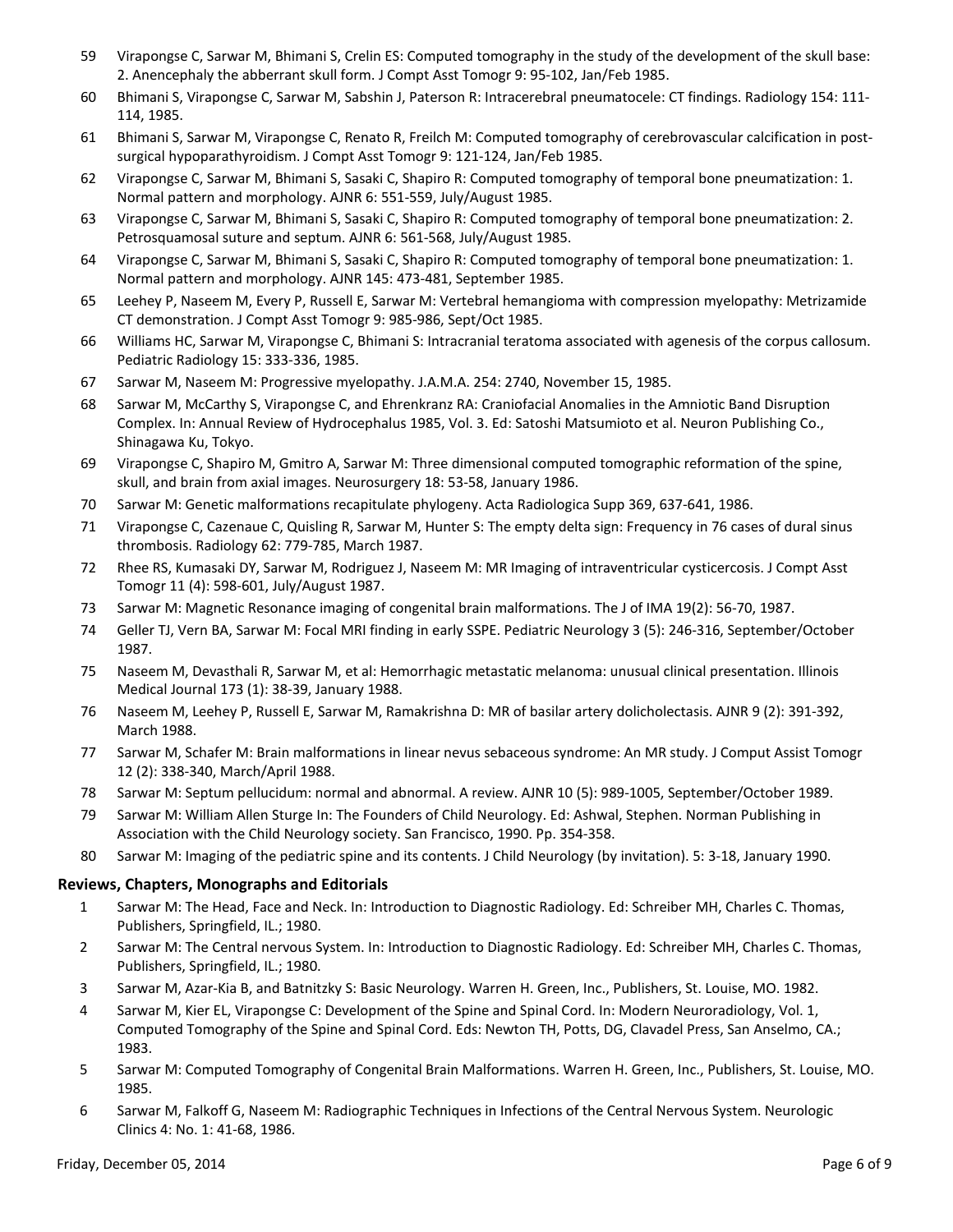- 7 Virapongse C, Bhimani S, Sarwar M: Radiography of the Normal Ear. In: Radiology, Chapter 8. Eds: Taveras JM, Ferrucci, JT: JB Lippincott Company, Philadelphia; 1986.
- 8 Virapongse C, Bhimani S, Sarwar M: Radiography of the Abnormal Ear. In: Radiology, Chapter 9. Eds: Taveras JM, Ferrucci, JT: JB Lippincott Company, Philadelphia; 1986.
- 9 Virapongse C, Sarwar M: Development of the skull. In: Modern Neuroradiology, Vol. 3, Skull and Brain. Eds: Newton TH, Hasso AN, Dillon R, Raven Press, Clavadel Press, Anselmo, CA.; 1987.
- 10 Sarwar M: Intracranial Aneurysms. In: Sarwar M, Batnitzky S, Eds. Imaging of Non-Traumatic Ischemic and Hemorrhagic Disorders of the Central Nervous System. Kluwer Academic Publishers, Boston; 1989.
- 11 Virapongse C, Malat J, Sarwar M: Radiology of Dural Venous Sinus Thrombosis. In: Sarwar M, Batnitzky S, Eds. Imaging of Non-Traumatic Ischemic and Hemorrhagic Disorders of the Central Nervous System. Kluwer Academic Publishers, Boston; 1989.

### **Book or Textbook**

- 1 Sarwar M, Azar-Kia B, and Batnitzky S: Basic Neurology. Warren H. Green, Inc., Publishers, St. Louise, MO. 1982.
- 2 Sarwar M: Computed Tomography of Congenital Brain Malformations. Warren H. Green, Inc., Publishers, St. Louise, MO. 1985.
- 3 Sarwar M, Batnitzky S (Eds): Imaging of Non-Traumatic Ischemic and Hemorrhagic Disorders of the Central Nervous System. Kluwer Academic Publishers, Boston, Dordrecht, London, 1989.

### **Case Report**

- 1 Sarwar M, Swischuk LE: Bilateral internal auditory canal enlargement due to dural ectasia in neurofibromatosis (a case report). Am J Roentgenol 129: 935-936, 1977.
- 2 Sarwar M, McCormick WF: Intracerebral venous angioma: case report and review. Arch Neurology 35: 323-325, 1978.
- 3 Handel S, Grossman RG, Sarwar M: Computed tomography in the diagnosis of spinal cord asrocytoma (case report). J Comp Tomogr 2: 226-228, 1978.
- 4 Sarwar M: Case report: Dysgenesis of corpus callosum. Applied Radiology Vol. 11, No. 6, 97-104, Nov/Dec 1982.

### **Letter to the Editor**

- 1 Sarwar M: Foramen of Monro: a misnomer. Letter to Editor. Am J Roentgenol 128:1069. 1977.
- 2 Adelman LS, Post KD, Eisenberg HM, Sarwar M, Schochet S Jr: Calcification in Rathke's cleft cysts. Letter to Editor. J Neurosurgery 47: 541, 1977.
- 3 Sarwar M: Lumbar puncture: a simple technical note. Letter to Editor. Texas Medicine, 75: 123, 1979.
- 4 Sarwar M. Letter to the editor: Can we bridge the troubled waters? AJR 153 (1): 190, July 1989.

# **Proceedings of a Meeting**

- 1 Azar-Kia B, Sarwar M, Schechter MM: Angiographic features of brain stem rotation. American Society of Neuroradiology Meeting, Boston, Mass., April 1973.
- 2 Batnitzky S, Sarwar M, Leeds NE, Schechter MM, Azar-Kia B: Colloid cysts of the third ventricle. 59th Scientific Assembly and Annual Meeting of the Radiological Society of North America, Chicago, IL., November 1973.
- 3 Batnitzky S, Azar-Kia B, Sarwar M, Schechter MM: Intracranial granulomas. 59th Scientific Assembly and Annual Meeting of the Radiological Society of North America, Chicago, IL., November 1973.
- 4 Azar-Kia B, Palacios E, Schechter MM, Sarwar M: Further observations of subependymal veins and paraventricular tumors. 10th Symposium Neuroradiologicum, Montevideo, Uraguay, March 1974.
- 5 Schechter MM, Sarwar M, Batnitzky S: Aneurysms as space occupying lesions. 3rd S.A. National and International Radiological Congress. Johannesburg, South Africa, September 1974.
- 6 Batnitzky S, Liebskind A, Puljic S, Azar-Kia B, Sarwar M, Schechter MM: Arachnoid cysts of the spine. 60th Annual Meeting of the Radiological Society of North America, December 1974.
- 7 Batnitzky S, Sarwar M, Leeds NE, Schechter MM, Azar-Kia B: Colloid cyst of the third ventricle. Am J Roentgenol 123: 220, January 1975.
- 8 McCormick WF, Sarwar M: The potential value of computed axial tomography to the forensic scientist. American Association of Medical Examiners, Orlando, FL., October 1976.
- 9 Sarwar M, Batnitzky S, Schechter MM: Tumorous aneurysms. Radiology 124: 565, 1977.
- 10 Sarwar M, Swischuk LE: Bilateral internal auditory canal enlargement due to dural ectasia in Neurofibromatosis. Diagnostic Radiology, Year Book of 1979: 344-345. Am J Roentgenol 129: 935-936, November 1977.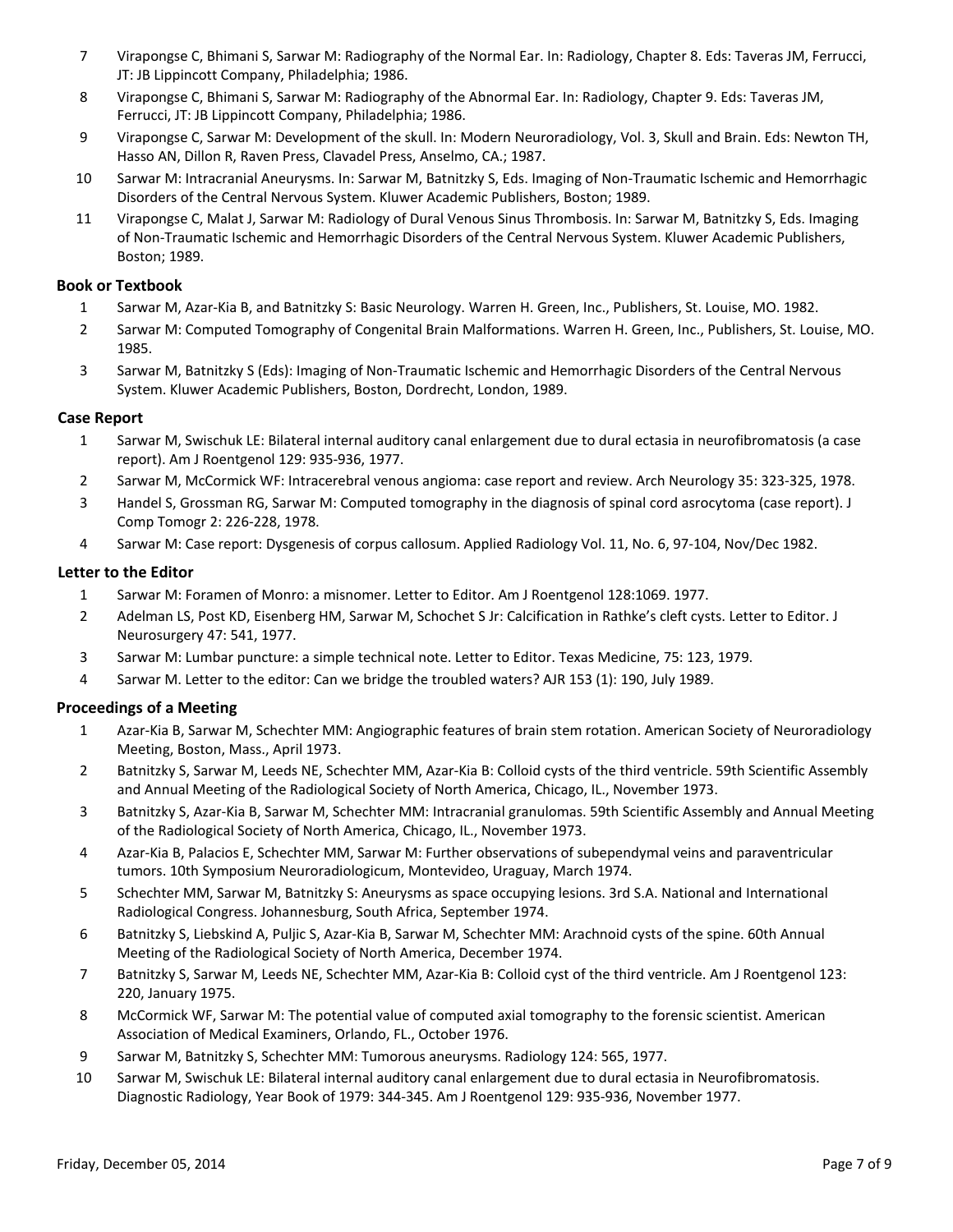- 11 Sarwar M, Brinkman SD, Levin HS: The CT scan in the diagnosis of dementia: relationship between corticocerebral atrophy and cognitive decline in elderly normal and patient groups. Sixteenth Annual Meeting of the American Society of Neuroradiology in New Orleans, LA. February 26 – March 2, 1978. Neuroradiology 15: 235-239, No. 4, 1978.
- 12 Sarwar M, Brinkman SD, Levin HS: The CT scan in the diagnosis of dementia: relationship between corticocerebral atrophy and cognitive decline in elderly normal and patient groups. Sixteenth Annual Meeting of the American Society of Neuroradiology in New Orleans, LA. February 26 – March 2, 1978. Neuroradiology 15: 235-239, No. 4, 1978.
- 13 Brinkman SD, Sarwar M, Levin HS: Quantified computerized tomographic (CT) changes in normal aging and dementia: relationship to behavior. Gerontological Society, Dallas, Texas, November 17, 1978.
- 14 Sarwar M: Computed cranial tomography in cerebrospinal fluid cisternal disease. 64th Scientific Assembly and Annual Meeting of the Radiological Society of North America, Chicago, IL., November 26 – December 1, 1978.
- 15 Levin HS, Meyers CA, Grossman RG, Sarwar M: Planimetric measurements of lateral ventricular enlargement after closed head injury. 1980 Annual Session of Texas Medical Association, May 14-18, 1980, Houston, Texas.
- 16 Levin HS, Meyer CA, Grossman RG, Sarwar M: Planimetric measurement of lateral ventricular enlargement after closed head injury. 113th Annual Session of the Texas Medical Association, Astrohall, May 14 – 18, 1980.
- 17 Virapongse C, Rothman SLG, Kier EL, Sarwar M: Detailed analysis of computerized tomographic anatomy of the petrous bone. American society of Neuroradiology, Chicago, IL., April 5 – 9, 1981.
- 18 Sarwar M, Rothman SLG, Virapongse C, Kier EL: The facial nerve canal - an anatomical pathological study using resolution CT. American Society of Neuroradiology, Chicago, IL., April 5 – 9, 1981.
- 19 Rothman SLG, Virapongse C, Kier EL: Sarwar M: The facial nerve canal: an anatomical pathological study using high resolution CT. American Society of Neuroradiology, Chicago, IL., April 5 – 9, 1981.
- 20 Virapongse C, Kier EL, Rothman SLG, Sarwar M: Detailed analysis of computerized tomographic anatomy of the petrous bone. American Society of Neuroradiology, Chicago, IL., April 5 – 9, 1981.
- 21 Sarwar M, Crelin ES, Kier EL, Virapongse C: Experimental spinal cord stretchability and the tethered cord syndrome. Radiology 144: 962, 1982.
- 22 Rothman S, Virapongse C, Kier EL, Sarwar M: High resolution CT scanning of inflammatory lesions of the petrous bone. AJNR 3: 92, Jan/Feb 1982.
- 23 Sarwar M, Crelin EC, Kier EL, Virapongse C: Experimental spinal cord stretchability and its relationship with the so called tethered cord syndrome. XII International Symposium Neuroradiologicum, Washington, D.C., October 10 – 16, 1982.
- 24 Sarwar M, Crelin EC, Kier EL, Virapongse C: Experimental spinal cord stretchability and its relationship with the so called tethered cord syndrome. Radiological Society of North America, Chicago, IL., November 28 – December 3, 1982.
- 25 Kier EL, Sarwar M, Virapongse C: The lumbar articular facets: New concepts based on developmental and CT study. RSNA, Chicago, IL., November 28 – December 3, 1982.
- 26 Sarwar M, Virapongse C, Bhimani S: The interhemispheric fissure sign in dysgenesis of corpus callosum. ASNR, San Francisco, CA., June 11 – 19, 1983.
- 27 Virapongse C, Bhimani S, Sarwar M, and Kier EL: High resolution computed tomometry in the development of the skull base. Presented at the American Society of Neuroradiology, 21st Annual Meeting, June 1983.
- 28 Horgan JG, Ireland D, Taylor KJW, Sarwar M, Weltin G, Kier EL: Differentiation of midbrain cystic lesions by duplex Doppler US. Presented at the Radiological society of North America Meeting, Chicago, November 30 – December 5, 1986.
- 29 Sarwar M: CT and MRI of craniofacial anomalies. Presented at the VI European Congress of Radiology, Lisbon Portugal, May 31 – June 6, 1987.

#### **FORMAL TEACHING OF RESIDENTS, CLINICAL FELLOWS AND RESEARCH (POST DOCTORAL)FELLOWS**

| Year(s): |                                                                |
|----------|----------------------------------------------------------------|
|          | <b>Talk Title: CRANIAL NERVES</b>                              |
|          | <b>Institution:</b> UT Southwestern Medical Center, Dallas, TX |
|          | <b>Audience:</b> Medical Students                              |
| Effort:  | Monthly                                                        |

#### **FORMAL TEACHING OF PEERS (CME ONLY)**

**Year(s):** 1976

**Course Name:** Categorical courses on Computer Tomography